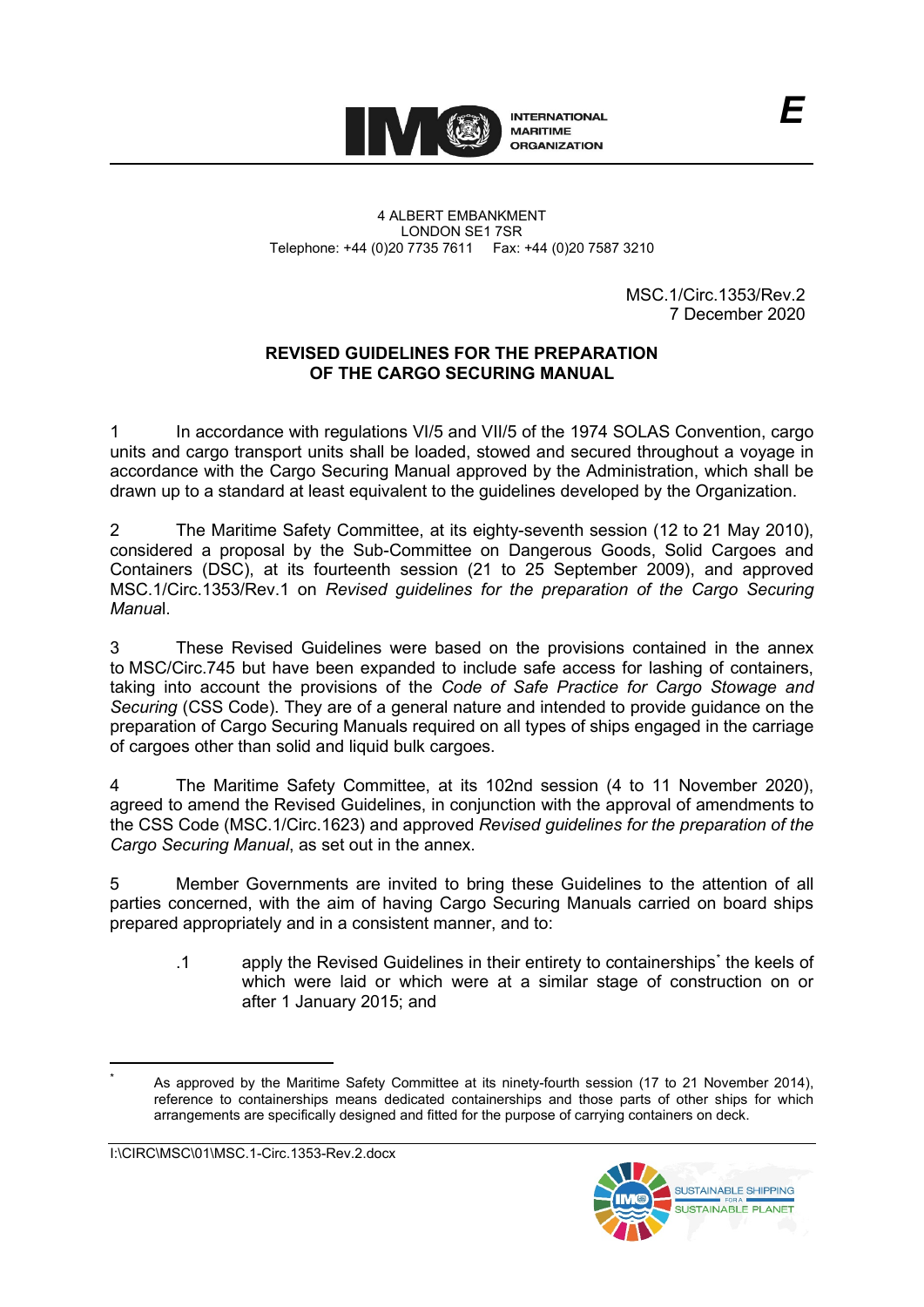- .2 apply chapters 1 to 4 of the Revised Guidelines to existing containerships\* the keels of which were laid or which were at a similar stage of construction before 1 January 2015.
- 6 This circular supersedes MSC.1/Circ.1353/Rev.1.

\*\*\*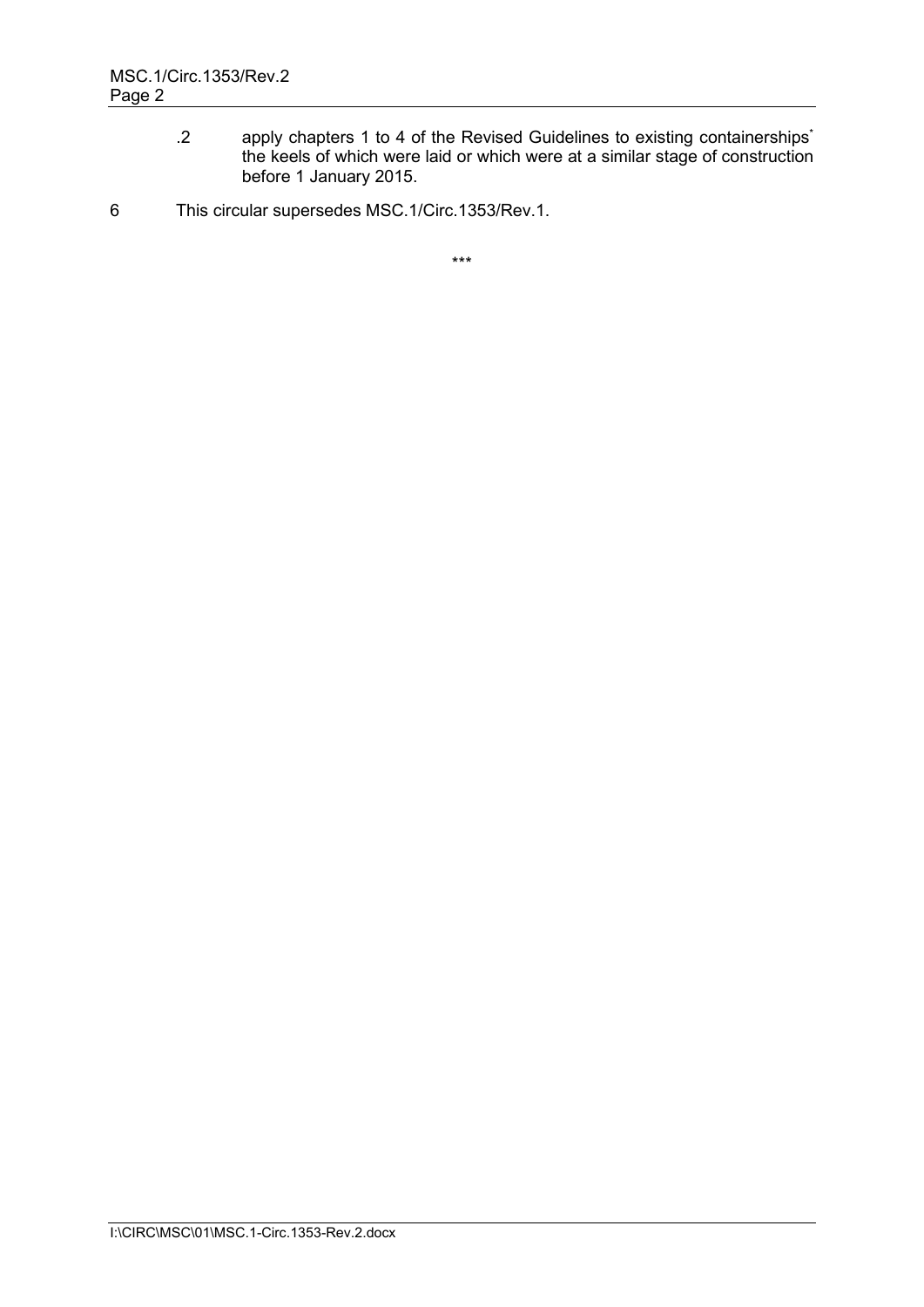# **ANNEX**

### **REVISED GUIDELINES FOR THE PREPARATION OF THE CARGO SECURING MANUAL**

### **PREAMBLE**

In accordance with the *International Convention for the Safety of Life at Sea, 1974* (SOLAS) chapters VI, VII and the *Code of Safe Practice for Cargo Stowage and Securing* (CSS Code), cargo units, including containers, shall be stowed and secured throughout the voyage in accordance with a Cargo Securing Manual approved by the Administration.

2 The Cargo Securing Manual is required on all types of ships engaged in the carriage of all cargoes other than solid and liquid bulk cargoes.

3 The purpose of these Guidelines is to ensure that Cargo Securing Manuals cover all relevant aspects of cargo stowage and securing and to provide a uniform approach to the preparation of Cargo Securing Manuals, their layout and content. Administrations may continue accepting Cargo Securing Manuals drafted in accordance with *Containers and cargoes (BC) – Cargo Securing Manual* (MSC/Circ.385) provided that they satisfy the requirements of these Guidelines.

4 If necessary, those manuals should be revised explicitly when the ship is intended to carry containers in a standardized system.

5 It is important that securing devices meet acceptable functional and strength criteria applicable to the ship and its cargo. It is also important that the officers on board are aware of the magnitude and direction of the forces involved and the correct application and limitations of the cargo securing devices. The crew and other persons employed for the securing of cargoes should be instructed in the correct application and use of the cargo securing devices on board the ship.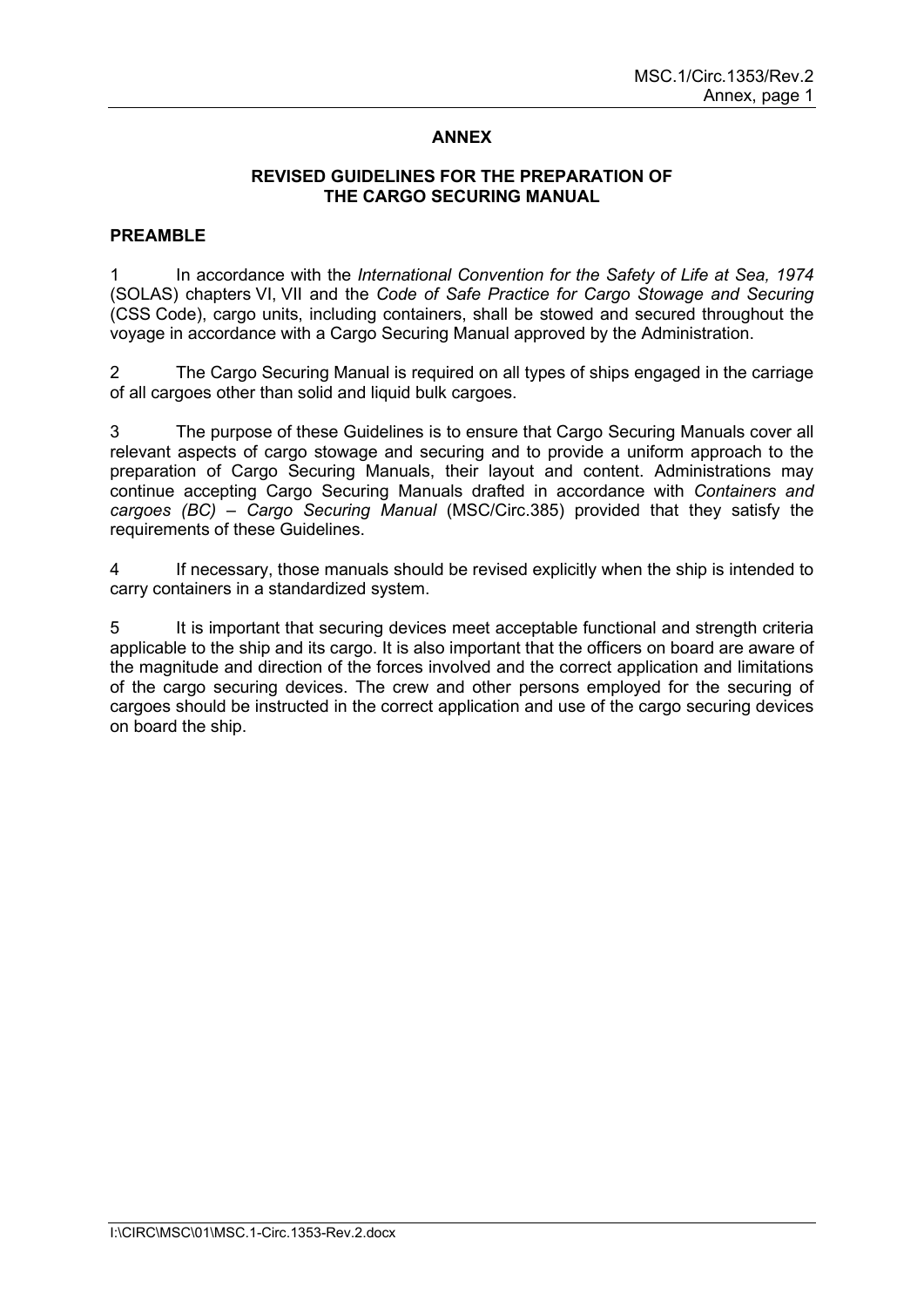### **GENERAL**

### **1.1 Definitions**

1.1.1 *Cargo securing devices* are all fixed and portable devices used to secure and support cargo units.

1.1.2 *Maximum securing load (MSL)* is a term used to define the allowable load capacity for a device used to secure cargo to a ship. *Safe working load (SWL)* may be substituted for MSL for securing purposes, provided this is equal to or exceeds the strength defined by MSL.

1.1.3 *Standardized cargo* means cargo for which the ship is provided with an approved securing system based upon cargo units of specific types.

1.1.4 *Semi-standardized cargo* means cargo for which the ship is provided with a securing system capable of accommodating a limited variety of cargo units, such as vehicles and trailers.

1.1.5 *Non-standardized cargo* means cargo which requires individual stowage and securing arrangements.

### **1.2 Preparation of the manual**

The Cargo Securing Manual should be developed, taking into account the recommendations given in these Guidelines, and should be written in the working language or languages of the ship. If the language or languages used is not English, French or Spanish, a translation into one of these languages should be included.

#### **1.3 General information**

This chapter should contain the following general statements:

- .1 "The guidance given herein should by no means rule out the principles of good seamanship, neither can it replace experience in stowage and securing practice.";
- .2 "The information and requirements set forth in this manual are consistent with the requirements of the vessel's trim and stability booklet, International Load Line Certificate (1966), the hull strength loading manual (if provided) and with the requirements of the *International Maritime Dangerous Goods* (IMDG) *Code* (if applicable).";
- .3 "This Cargo Securing Manual specifies arrangements and cargo securing devices provided on board the ship for the correct application to and the securing of cargo units, containers, vehicles and other entities, based on transverse, longitudinal and vertical forces which may arise during adverse weather and sea conditions.";
- .4 "It is imperative to the safety of the ship and the protection of the cargo and personnel that the securing of the cargo is carried out properly and that only appropriate securing points or fittings should be used for cargo securing.";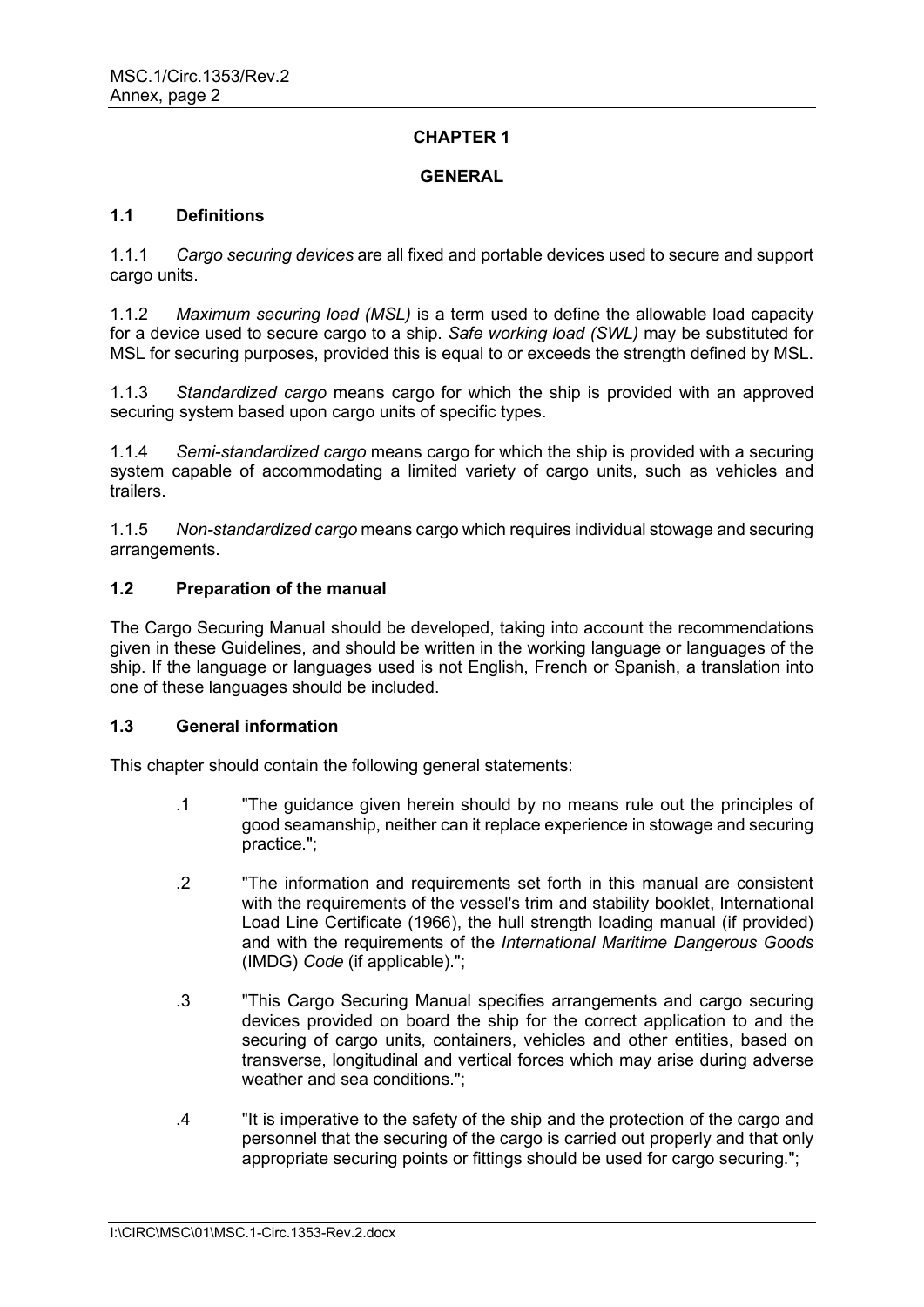- .5 "The cargo securing devices mentioned in this manual should be applied so as to be suitable and adapted to the quantity, type of packaging and physical properties of the cargo to be carried. When new or alternative types of cargo securing devices are introduced, the Cargo Securing Manual should be revised accordingly. Alternative cargo securing devices introduced should not have less strength than the devices being replaced.";
- .6 "There should be a sufficient quantity of reserve cargo securing devices on board the ship.";
- .7 "Information on the strength and instructions for the use and maintenance of each specific type of cargo securing device, where applicable, is provided in this manual. The cargo securing devices should be maintained in a satisfactory condition. Items worn or damaged to such an extent that their quality is impaired should be replaced."; and
- .8 The Cargo Safe Access Plan (CSAP) is intended to provide detailed information for persons engaged in work connected with cargo stowage and securing. Safe access should be provided and maintained in accordance with this plan.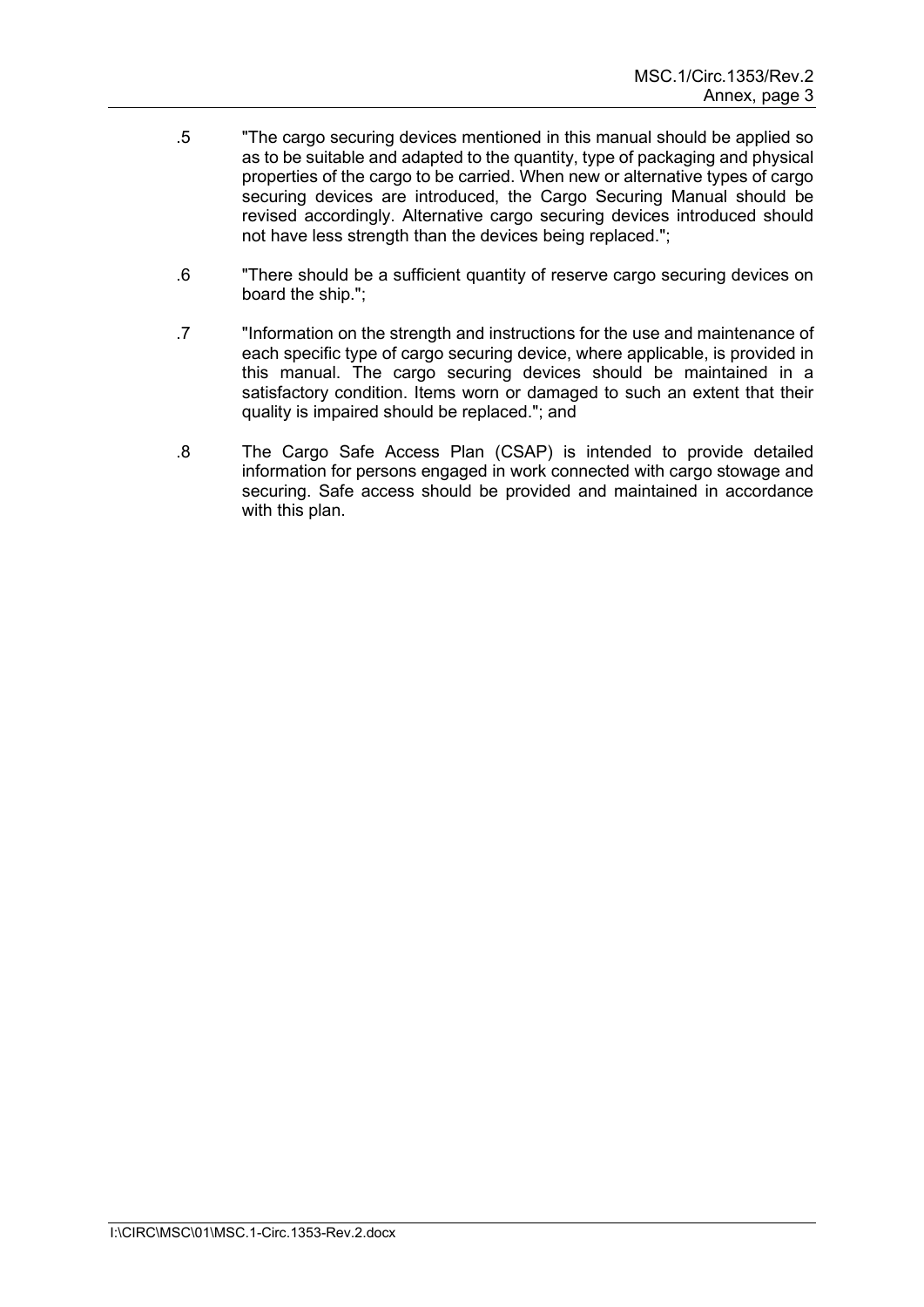### **SECURING DEVICES AND ARRANGEMENTS**

### **2.1 Specification for fixed cargo securing devices**

This section should indicate and where necessary illustrate the number, locations, type and MSL of the fixed devices used to secure cargo and should as a minimum contain the following information:

- .1 a list and/or plan of the fixed cargo securing devices, which should be supplemented with appropriate documentation for each type of device as far as practicable. The appropriate documentation should include information as applicable regarding:
	- .1 name of manufacturer;
	- .2 type designation of item with simple sketch for ease of identification;
	- .3 material(s);
	- .4 identification marking;
	- .5 strength test result or ultimate tensile strength test result;
	- .6 result of non-destructive testing; and
	- .7 maximum securing load (MSL);
- .2 fixed securing devices on bulkheads, web frames, stanchions, etc. and their types (e.g. pad eyes, eyebolts), where provided, including their MSL;
- .3 fixed securing devices on decks and their types (e.g. elephant feet fittings, container fittings, apertures) where provided, including their MSL;
- .4 fixed securing devices on deckheads, where provided, listing their types and MSL; and
- .5 for existing ships with non-standardized fixed securing devices, the information on MSL and location of securing points is deemed sufficient.

### **2.2 Specification for portable cargo securing devices**

This section should describe the number of and the functional and design characteristics of the portable cargo securing devices carried on board the ship, and should be supplemented by suitable drawings or sketches if deemed necessary. It should contain the following information as applicable:

- .1 a list for the portable securing devices, which should be supplemented with appropriate documentation for each type of device, as far as practicable; the appropriate documentation should include information as applicable regarding:
	- .1 name of manufacturer;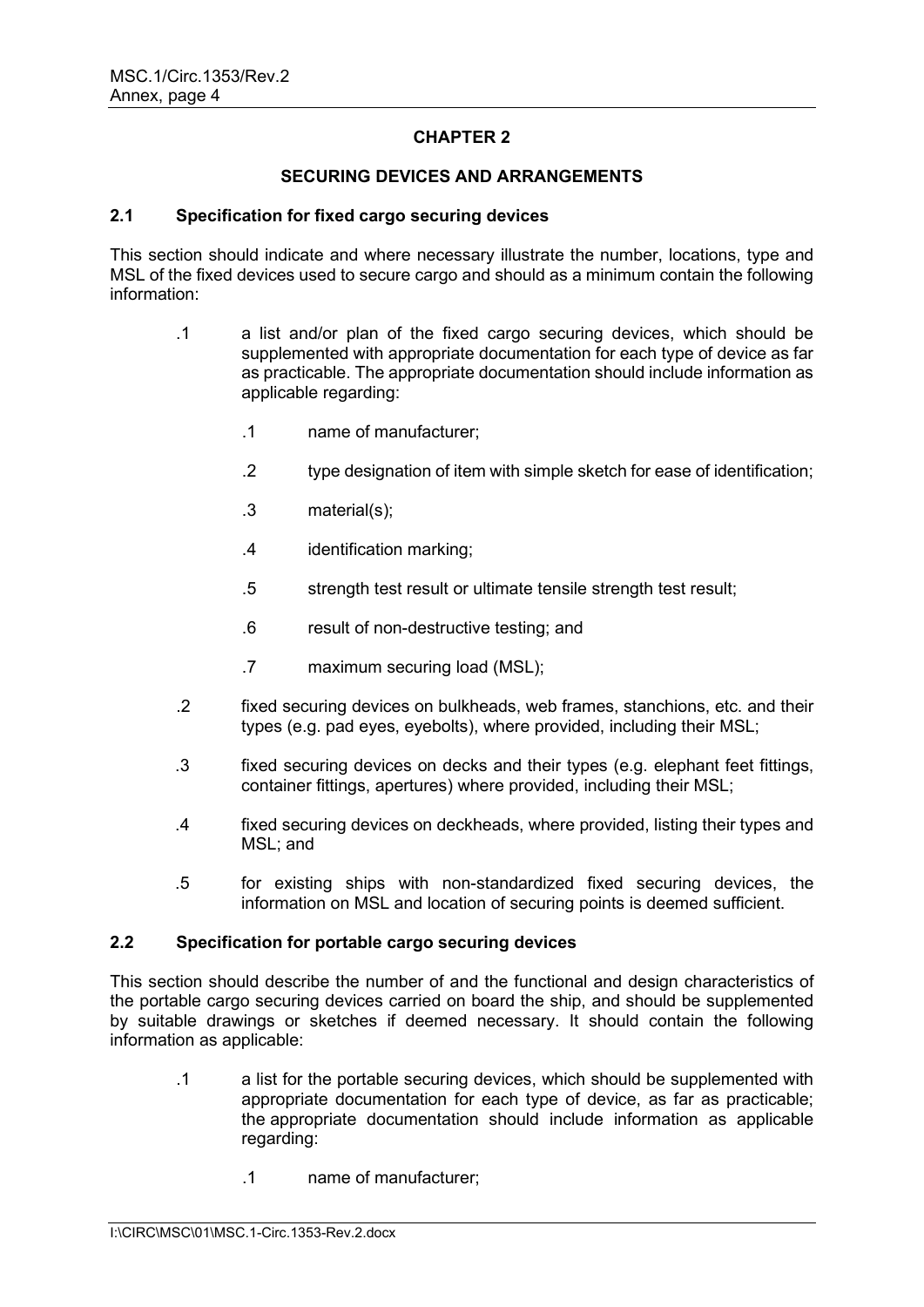- .2 type designation of item with simple sketch for ease of identification;
- .3 material(s), including minimum safe operational temperature;
- .4 identification marking;
- .5 strength test result or ultimate tensile strength test result;
- .6 result of non-destructive testing; and
- .7 maximum securing load (MSL);
- .2 container stacking fittings, container deck securing fittings, fittings for interlocking of containers, bridge-fittings, etc. their MSL and use;
- .3 chains, wire lashings, rods, etc. their MSL and use;
- .4 tensioners (e.g. turnbuckles, chain tensioners), their MSL and use;
- .5 securing gear for cars, if appropriate, and other vehicles, their MSL and use;
- .6 trestles and jacks, etc. for vehicles (trailers) where provided, including their MSL and use; and
- .7 anti-skid material (e.g. soft boards) for use with cargo units having low frictional characteristics.

#### **2.3 Inspection and maintenance schemes**

This section should describe inspection and maintenance schemes of the cargo securing devices on board the ship.

2.3.1 Regular inspections and maintenance should be carried out under the responsibility of the master. Cargo securing devices inspections as a minimum should include:

- .1 routine visual examinations of components being utilized; and
- .2 periodic examinations/re-testing as required by the Administration; when required, the cargo securing devices concerned should be subjected to inspections by the Administration.

2.3.2 This section should document actions to inspect and maintain the ship's cargo securing devices. Entries should be made in a record book, which should be kept with the Cargo Securing Manual. This record book should contain the following information:

- .1 procedures for accepting, maintaining and repairing or rejecting cargo securing devices; and
- .2 record of inspections.

2.3.3 This section should contain information for the master regarding inspections and adjustment of securing arrangements during the voyage.

2.3.4 Computerized maintenance procedures may be referred to in this section.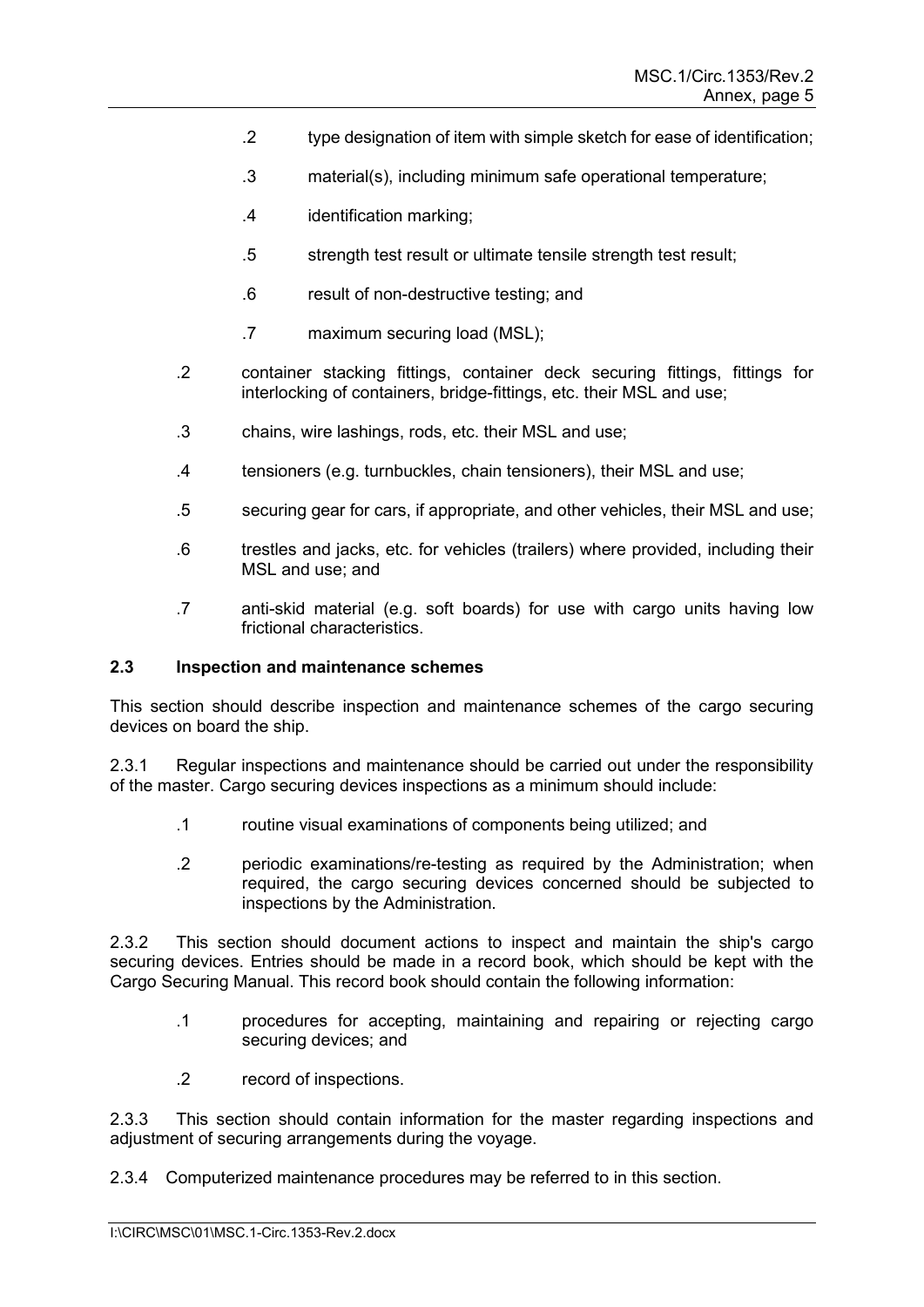### **STOWAGE AND SECURING OF NON-STANDARDIZED AND SEMI-STANDARDIZED CARGO**

### **3.1 Handling and safety instructions**

This section should contain:

- .1 instructions on the proper handling of the securing devices; and
- .2 safety instructions related to handling of securing devices and to securing and unsecuring of units by ship or shore personnel.

### **3.2 Evaluation of forces acting on cargo units**

This section should contain the following information:

- .1 tables or diagrams giving a broad outline of the accelerations which can be expected in various positions on board the ship in adverse sea conditions and with a range of applicable metacentric height (GM) values;
- .2 examples of the forces acting on typical cargo units when subjected to the accelerations referred to in paragraph 3.2.1 and angles of roll and metacentric height (GM) values above which the forces acting on the cargo units exceed the permissible limit for the specified securing arrangements as far as practicable;
- .3 examples of how to calculate number and strength of portable securing devices required to counteract the forces referred to in 3.2.2 as well as safety factors to be used for different types of portable cargo securing devices; calculations may be carried out according to annex 13 to the CSS Code or methods accepted by the Administration;
- .4 it is recommended that the designer of a Cargo Securing Manual convert the calculation method used into a form suiting the particular ship, its securing devices and the cargo carried; this form may consist of applicable diagrams, tables or calculated examples; and
- .5 other operational arrangements such as electronic data processing (EDP) or use of a loading computer may be accepted as alternatives to the requirements of paragraphs 3.2.1 to 3.2.4 above, providing that this system contains the same information.

### **3.3 Application of portable securing devices on various cargo units, vehicles and stowage blocks**

3.3.1 This section should draw the master's attention to the correct application of portable securing devices, taking into account the following factors, as reflected in annex 13 of the CSS Code:

.1 duration of the voyage;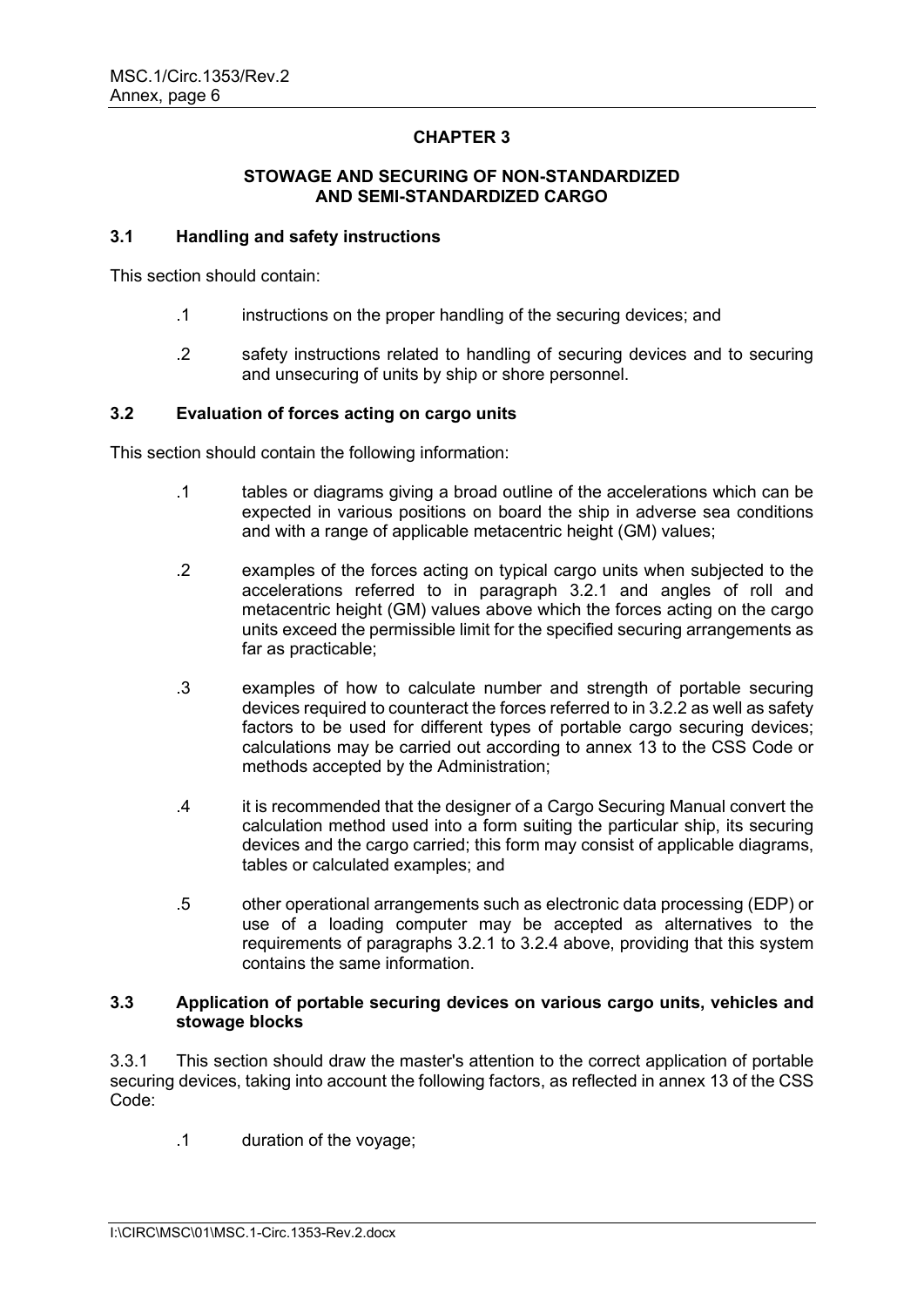- .2 geographical area of the voyage with particular regard to the minimum safe operational temperature of the portable securing devices;
- .3 sea conditions which may be expected;
- .4 dimensions, design and characteristics of the ship;
- .5 expected static and dynamic forces during the voyage;
- .6 type and packaging of cargo units including vehicles;
- .7 intended stowage pattern of the cargo units including vehicles; and
- .8 mass and dimensions of the cargo units and vehicles.

3.3.2 This section should describe the application of portable cargo securing devices as to number of lashings and allowable lashing angles. Where necessary, the text should be supplemented by suitable drawings or sketches to facilitate the correct understanding and proper application of the securing devices to various types of cargo and cargo units. It should be pointed out that for certain cargo units and other entities with low friction resistance, it is advisable to place soft boards or other anti-skid material under the cargo to increase friction between the deck and the cargo.

3.3.3 This section should contain guidance as to the recommended location and method of stowing and securing of containers, trailers and other cargo carrying vehicles, palletized cargoes, unit loads and single cargo items (e.g. woodpulp, paper rolls), heavy weight cargoes, cars and other vehicles.

3.3.4 When weather-dependent lashing is applied, operational procedures should be developed in accordance with annex 13 of the CSS Code.

### **3.4 Supplementary requirements for ro-ro ships**

3.4.1 The manual should contain sketches showing the layout of the fixed securing devices with identification of strength (MSL) as well as longitudinal and transverse distances between securing points. In preparing this section further guidance should be utilized from IMO Assembly resolutions A.533(13) and A.581(14), as appropriate.

3.4.2 In designing securing arrangements for cargo units, including vehicles and containers, on ro-ro passenger ships and specifying minimum strength requirements for securing devices used, forces due to the motion of the ship, angle of heel after damage or flooding and other considerations relevant to the effectiveness of the cargo securing arrangement should be taken into account.

# **3.5 Bulk carriers**

If bulk carriers carry cargo units falling within the scope of chapter VI/5 or chapter VII/5 of the SOLAS Convention, this cargo shall be stowed and secured in accordance with a Cargo Securing Manual, approved by the Administration.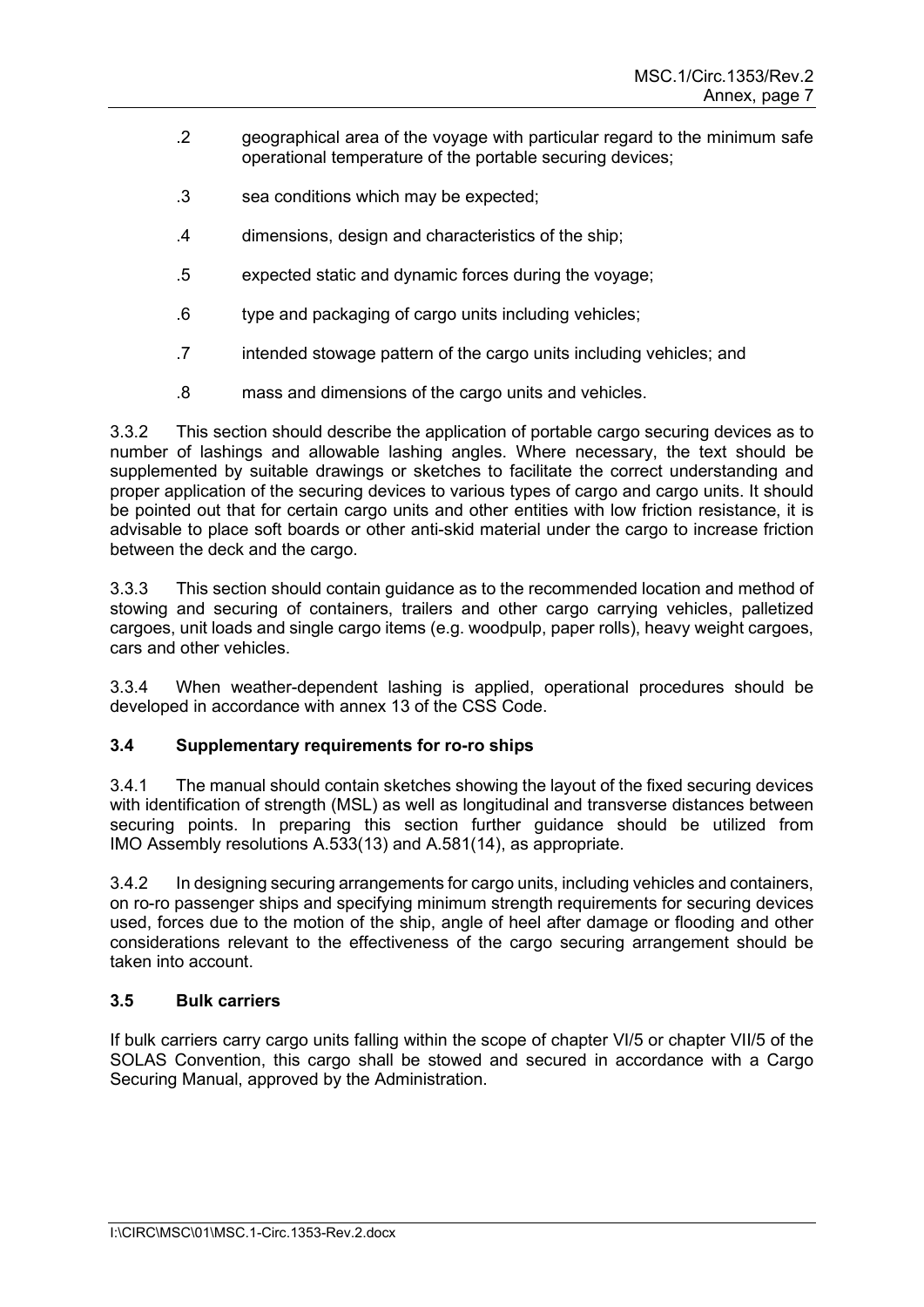### **STOWAGE AND SECURING OF CONTAINERS AND OTHER STANDARDIZED CARGO**

### **4.1 Handling and safety instructions**

This section should contain:

- .1 instructions on the proper handling of the securing devices; and
- .2 safety instructions related to handling of securing devices and to securing and unsecuring of containers or other standardized cargo by ship or shore personnel.

### **4.2 Stowage and securing instructions**

This section is applicable to any stowage and securing system (i.e. stowage within or without cellguides) for containers and other standardized cargo. On existing ships the relevant documents regarding safe stowage and securing may be integrated into the material used for the preparation of this chapter.

### *4.2.1 Stowage and securing plan*

This section should consist of a comprehensive and understandable plan or set of plans providing the necessary overview on:

- .1 longitudinal and athwartship views of under deck and on deck stowage locations of containers as appropriate;
- .2 alternative stowage patterns for containers of different dimensions;
- .3 maximum stack masses;
- .4 permissible vertical sequences of masses in stacks;
- .5 maximum stack heights with respect to approved sight lines; and
- .6 application of securing devices using suitable symbols with due regard to stowage position, stack mass, sequence of masses in stack and stack height; the symbols used should be consistent throughout the Cargo Securing Manual.

#### *4.2.2 Stowage and securing principle on deck and under deck*

This section should support the interpretation of the stowage and securing plan with regard to container stowage, highlighting:

- .1 the use of the specified devices; and
- .2 any guiding or limiting parameters such as dimension of containers, maximum stack masses, sequence of masses in stacks, stacks affected by wind load, height of stacks.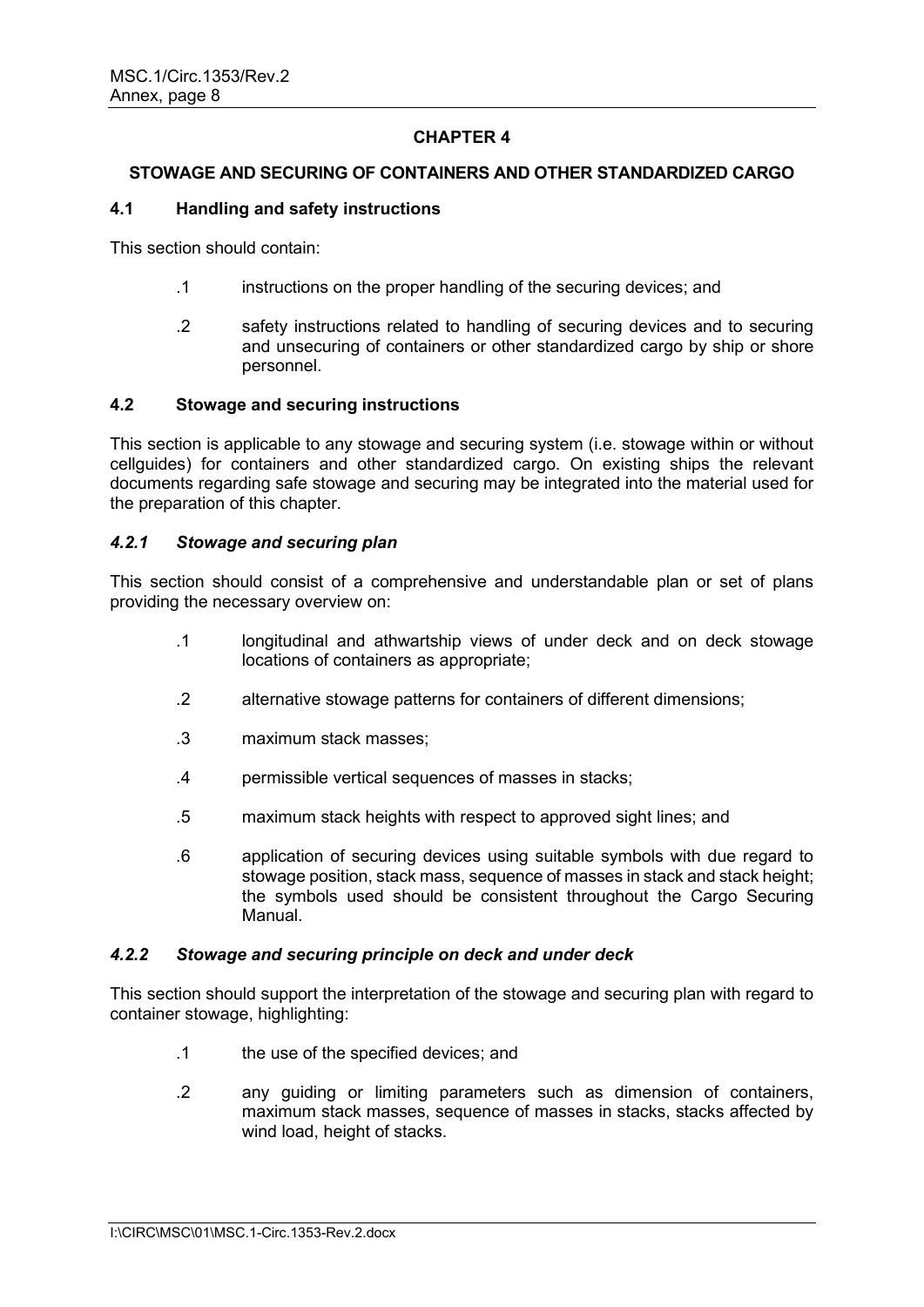It should contain specific warnings of possible consequences from misuse of securing devices or misinterpretation of instructions given.

# **4.3 Other allowable stowage patterns**

4.3.1 This section should provide the necessary information for the master to deal with cargo stowage situations deviating from the general instructions addressed under section 4.2, including appropriate warnings of possible consequences from misuse of securing devices or misinterpretation of instructions given.

- 4.3.2 Information should be provided with regard to, inter alia:
	- .1 alternative vertical sequences of masses in stacks;
	- .2 stacks affected by wind load in the absence of outer stacks;
	- .3 alternative stowage of containers with various dimensions; and
	- .4 permissible reduction of securing effort with regard to lower stacks masses, lesser stack heights or other reasons.

### **4.4 Forces acting on cargo units**

4.4.1 This section should present the distribution of accelerations on which the stowage and securing system is based, and specify the underlying condition of stability. Information on forces induced by wind and sea on deck cargo should be provided.

4.4.2 It should further contain information on the nominal increase of forces or accelerations with an increase of initial stability. Recommendations should be given for reducing the risk of cargo losses from deck stowage by restrictions to stack masses or stack heights, where high initial stability cannot be avoided.